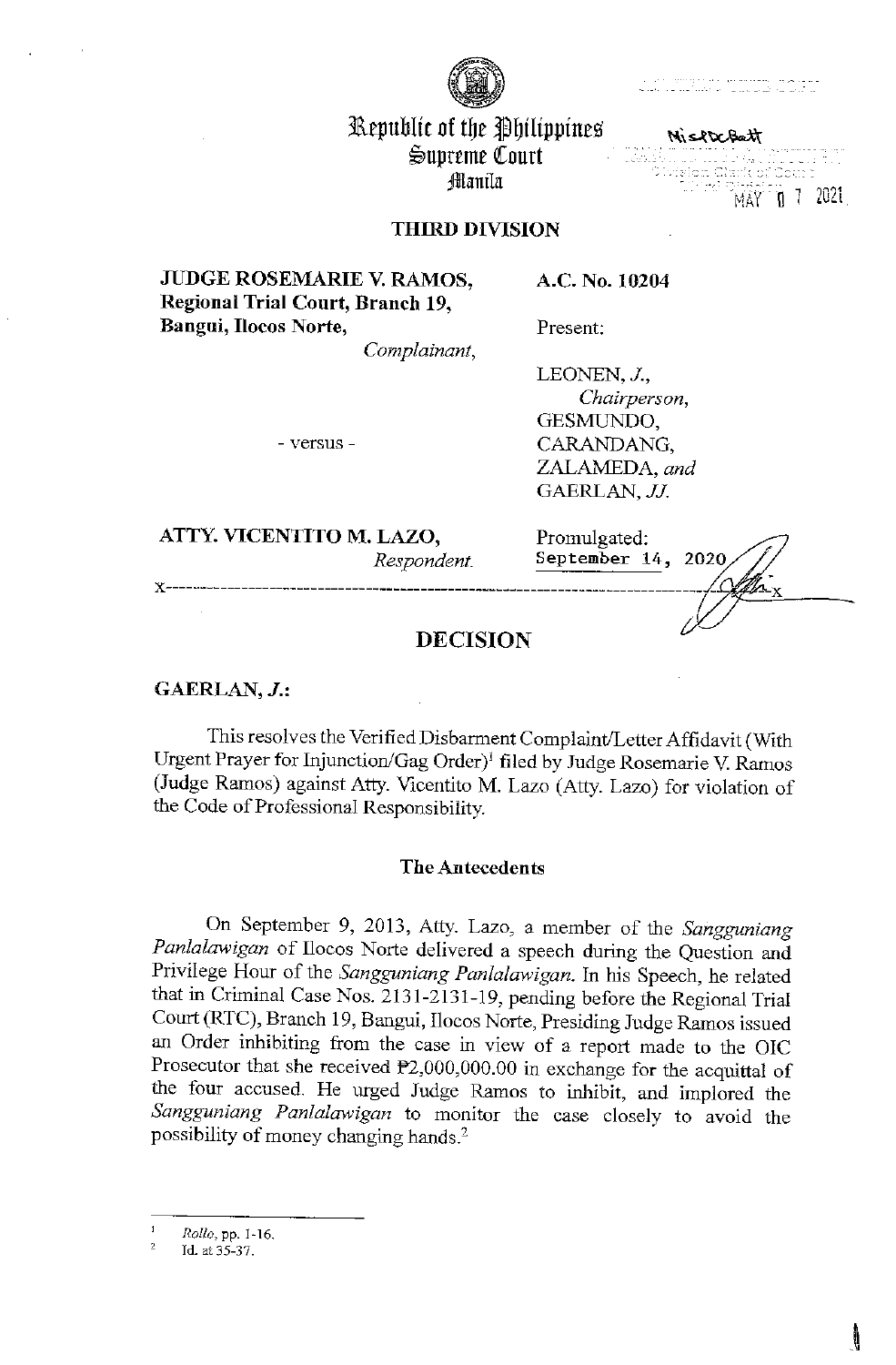Subsequently, on September 16, 2013, Atty. Lazo again delivered a speech<sup>3</sup> before the *Sangguniang Panlalawigan* regarding Criminal Case No. 1962 for illegal sale of dangerous drugs decided by Judge Ramos. Atty. Lazo intimated that there was something "fishy" about the case.<sup>4</sup> Allegedly, the case was re-opened to receive newly discovered evidence, which eventually resulted to an acquittal. Atty. Lazo theorized that the reversal was due to Judge Ramos' personal bias in favor of the accused's relative who is "very, very, very, very close" to her.<sup>5</sup> He likewise mentioned a rumor about justice for sale at Judge Ramos' sala. Accordingly, Atty. Lazo implored his colleagues to scrutinize the case and file a complaint against Judge Ramos before the Office of the Court Administrator  $(OCA)$ .<sup>6</sup> In both instances, the media was present during the delivery of Atty. Lazo's speeches.<sup>7</sup>

Thereafter, the *Sangguniang Panlalawigan* passed Provincial Resolution No. 011-2013 entitled *"A Resolution Imploring the Honorable Supreme Court to Conduct an Investigation to Determine the Moral Fitness and Competence of Judge Rosemarie V Ramos to Continue to Sit as Presiding Judge of the Regional Trial Court, Branch 19 in Bangui, Ilocos Norte.*"<sup>8</sup> However, the Complaint was returned for failure to comply with the required form.<sup>9</sup>

On December 9, 2013, Atty Lazo, in his personal capacity. filed an administrative complaint against Judge Ramos. The case was docketed as OCA IPI No., 13-4177-RTJ.<sup>10</sup>

Meanwhile, Judge Ramos filed a Verified Disbarment Complaint/Letter Affidavit (With Urgent Prayer for Injunction/Gag Order)<sup>11</sup> dated October 3, 2013 against Atty.Lazo. She alleged tbatAtty. Lazo violated Canons 1, Rule 1.02; Canon !I, Rules 11.04 and 11.05; and Canon 13, Rule 13.02 of the Code of Professional Responsibility. She claimed that Atty. Lazo helplessly slandered and insulted her in public out of personal interest and pure malice. She likewise charged Atty. Lazo of "maliciously flaunting his unfounded, baseless and highly speculative imputations"<sup>12</sup> against her in the public and the media, thereby stirring "anti-sentiments against her"<sup>13</sup> and the office she holds. <sup>14</sup>

 $\overline{\mathbf{3}}$ Id. at 38-42.  $\overline{4}$ Id. at 40.  $\frac{5}{6}$  Id. at 41.<br><sup>6</sup> Id. at 263.  $\overline{7}$ Id. at 3 <sup>8</sup> Id. at 70-72.<br><sup>9</sup> Id. at 61-62.  $^{10}$  Id.<br> $^{11}$  Id.  $\frac{1}{12}$  Id at 1-16.<br>  $\frac{12}{13}$  Id at 8.  $^{13}$  Id.<br> $^{14}$  Id. Id. at 8-9.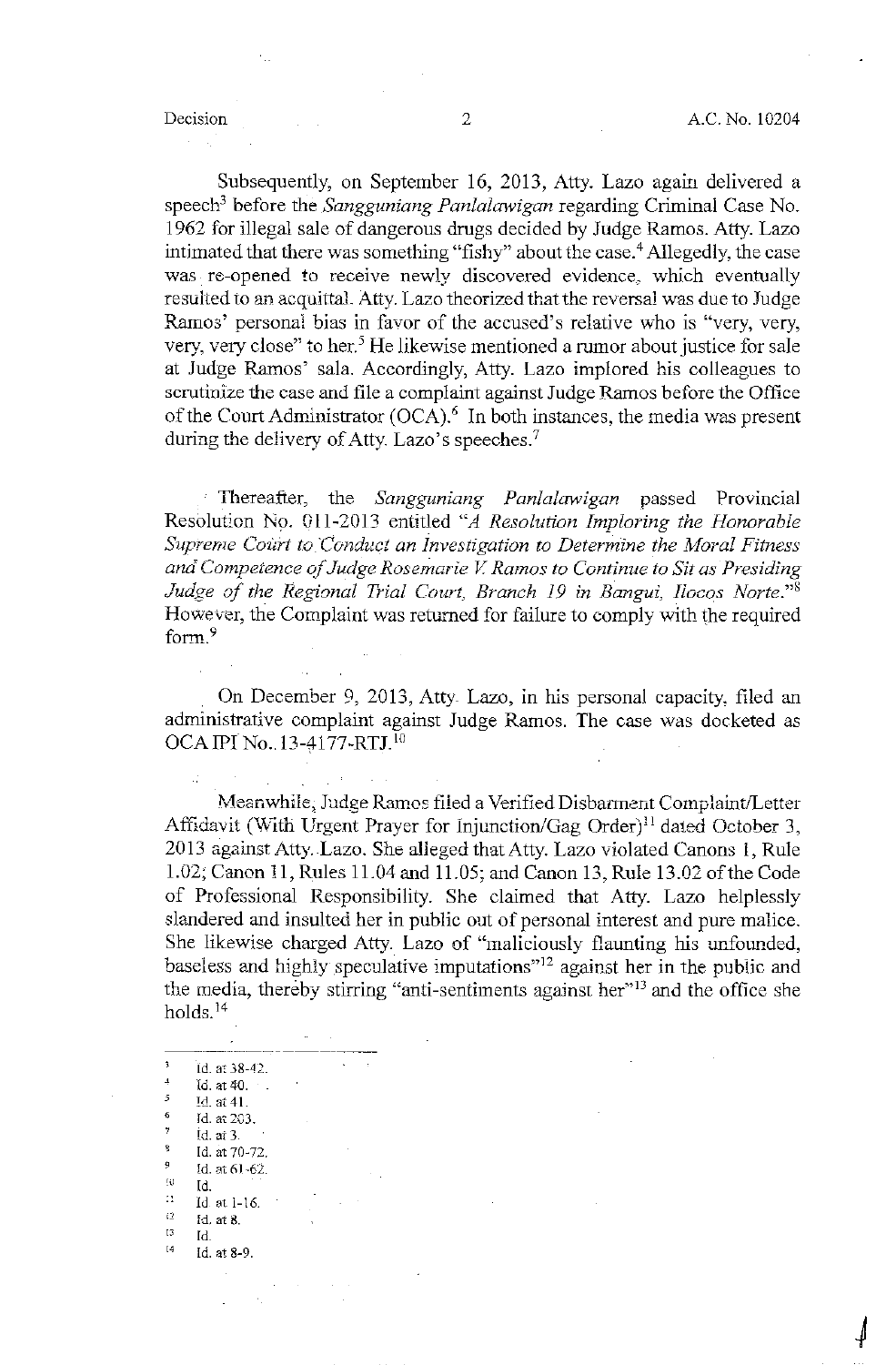## **IBP Report and Recommendation**

On July 15, 2016, IBP Commissioner Peter M. Bantilan (Commissioner Bantilan) issued a Report and Recommendation 15 recommending Atty. Lazo 's suspension from the practice of law for a period of one year. Commissioner Bantilan opined that Atty. Lazo was compelled by bad faith and malice in delivering his speeches·16 He knew fully well that the media was present and he attempted to publicize allegations of bribery and suspicions of irregularity in the cases handled by Judge Ramos. In turn, his acts destroyed the integrity of the RTC of Bangui, Ilocos Norte and cast doubt on the court's ability to exercise fairness and deliver justice.<sup>17</sup> He transgressed the Code of Professional Responsibility which mandates that a lawyer must promote respect for the courts, legal processes, and judicial officers, and shall not attribute to a judge motives not supported by the records or have no materiality to the case. Moreover, his concerns about Judge Ramos' illicit conduct should have been resolved by submitting a grievance before this Court.<sup>18</sup>

The dispositive portion of the Report and Recommendation reads:

WHEREFORE, it is respectfully recommended the herein respondent be declared guilty of violating Canon 1, Rule 1.02, Canon 11, Rule 11.04, Rule 11.05, and Rule 13.02 of the Code of Professional Responsibility for which he should be suspended from the practice of law for a period of one (1) year with a stem warning that a repetition of the same or similar wrongdoing will be dealt with more severely.<sup>19</sup>

# **IBP Board of Governors Resolution**

On May 27, 2017, the IBP Board of Governors passed a Resolution<sup>20</sup> dismissing the Complaint, *viz.:* 

*RESOLVED to REVERSE the recommendations of the Investigating Commissioner and to DISMISS the complaint.* 

*RESOLVED FURTHER to direct CIBD Assistant Director Leo B. Ma/agar to prepare an extended resolution explaining the Board's action.*<sup>21</sup>

 $15 \over 16$ Id. at 201-206.

Id. at 206.

Id. at 204-205.

 $\frac{17}{18}$ <br> $\frac{19}{20}$ Id. at 205.

Id. at 206.

<sup>21</sup> Id. at 199-200.

Id.at 199.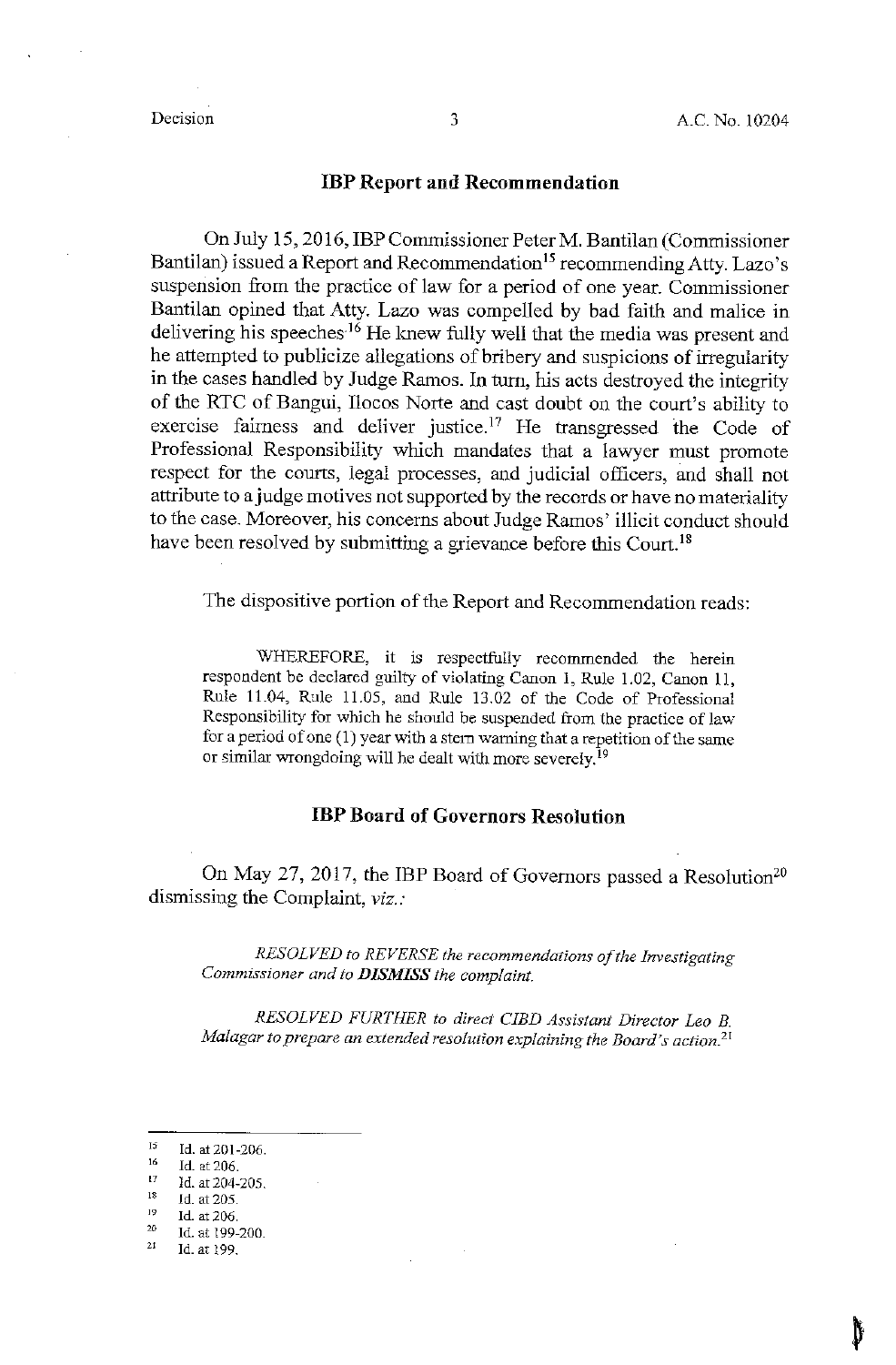In an Extended Resolution<sup>22</sup> dated June 23, 2019, the IBP Board of Governors explained that Atty. Lazo, as a member of the *Sangguniang Panlalawigan,* was well-within his rights to make a privileged speech subject to the limitations of its rules of procedure, laws and the Constitution. The marmer in which Atty. Lazo delivered his speeches did not violate the Code of Professional Responsibility or Rule 138, Section 27 of the Rules of Court. In the same vein, he may not be faulted for the presence of the media because all the sessions of the *Sangguniang Panlalawigan* are open to the public.23

## **Issue**

The main issue raised in the instant case is whether or not Atty. Lazo is administratively liable for violating Canon I, Rule 1.02, Canon 11, Rules 11.04 and 11.05, Canon 13, an9 Rule 13.02 of the Code of Professional Responsibility.

## **Ruling of the Court**

### *The Court finds Atry. Lazo administratively liable.*

# *A Lawyer Owes the Court Fidelity and Respect*

Significantly, a lawyer is an "officer of the court" and is "an agency to advance the ends of justice."24 This sacred role is enshrined in the first Canon of the Code of Professional Responsibility, which reminds lawyers of their fundamental duty to "x xx uphold the Constitution, obey the laws of the land and promote respect for law and legal processes."<sup>25</sup> To achieve this end, Rule I.02 prohibits lawyers from engaging in activities "aimed at defiance of the law or at lessening confidence in the legal system."<sup>26</sup>

Likewise, a lawyer must uphold the dignity and authority of the courts to which he owes fidelity, and preserve the people's faith in the judiciary.27 It is every lawyer's sworn and moral duty to help build the high esteem and regard towards the courts that is essential to the proper administration of justice.<sup>28</sup> In line with this, Canon 11 mandates that lawyers shall observe and

<sup>22</sup> Id. at207-210.

<sup>&</sup>lt;sup>23</sup> Id. at 210.<br><sup>24</sup> *Kenneth R. Mariano v. Atty. Jose N. Laki, A.C.*-No.- 11978 [Formerly CBD Case No. 10-2769], September 25, 2018.

<sup>&</sup>lt;sup>25</sup> CODE OF PROFESSIONAL RESPONSIBILITY, Canon 1.<br><sup>26</sup> CODE OF PROFESSIONAL RESPONSIBILITY, Canon 1, Rule 1.02.<br>*Re: Letter dated 21 February 2005 of Atty. Noel S. Sorreda,* 502 Phil. 292, 302 (2005).

Id.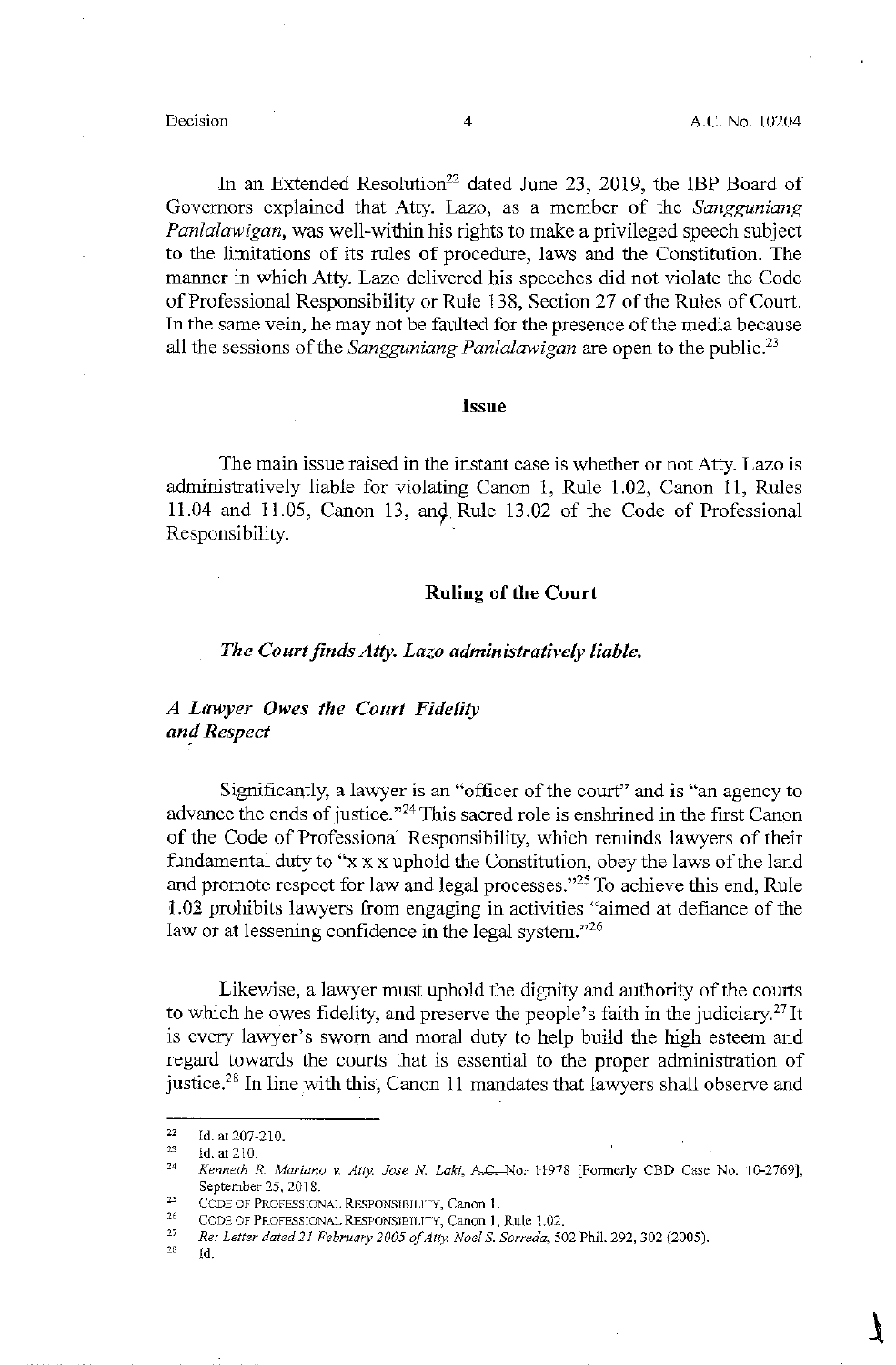maintain the respect due to the courts and judicial officers.29 Relative thereto, Rules 11.04 and 13.02 forbid lawyers from attributing to a Judge "motives not supported by the record or have no materiality to the case; $^{30}$  and "[making] any public statements in the media regarding a pending case tending to arouse public opinion for or against a party," respectively.<sup>31</sup> Furthermore, Rule 11.05 ordains that any grievances against judges must be submitted to the proper authorities only. 32

Compliance with the above-mentioned rules of conduct is essential for the proper administration of justice. Respect towards the courts guarantees the stability of the judicial institution, without which, it would be resting on a very shaky foundation.<sup>33</sup> A lawyer must build and not destroy the high esteem and regard towards the judiciary.34 "To undermine the judicial edifice 'is disastrous to the continuity of government and to the attainment of the liberties of the people."35

Remarkably, in *Re: Letter of Atty. Noel S. Sorreda,* 36 this Court, citing the case of *Rheem of the Phil., Inc., et al. v. Ferrer, et al.*,<sup>37</sup> reminded lawyers of their fundamental duty to respect the courts and its judicial officers:

By now, a lavvyer's duties to the Court have become commonplace. Really, there could hardly be any valid excuse for lapses in the observance thereof. Section 20(b), Rule 138 of the Rules of Court, in categorical terms, spells out one such duty: 'To observe and maintain the respect due to the courts of justice and judicial officers.' As explicit is the first canon of legal ethics which pronounces that '[i]t is the duty of the lawyer to maintain towards the Courts a respectful attitude, not for the sake of the temporary incumbent of the judicial office, but for the maintenance of its supreme importance.' That same canon, as a corollary, makes it peculiarly incumbent upon lawyers to support the courts against 'unjust criticism and clamor.' And more. The attorney's oath solemnly binds him to a conduct that should be 'with all good fidelity  $x \times x$  to the courts.' Worth remembering is that the duty of an attorney to the courts 'can only be maintained by rendering no service involving any disrespect to the judicial office which he is bound to uphold."38

<sup>29</sup> CODE OF PROFESSIONAL RESPONSIBILITY, Canon 11.

 $\frac{30}{31}$ Id., id., Rule 11.04.

<sup>32</sup>  Id., Canon 13, Rule 13.02.

Id., Canon 11, Rule 11.05.

<sup>33</sup> *Judge Madrid v. Atty. Dealca,* 742 Phil. 514, 529 (2014), citing *Roxas v. De Zuzuarregui, Jr.,* 554 Phil. 323, 341-342 (2007).  $34$ 

*Kenneth R .. Mariano v. Atty. Jose N Laki,* supra note 24. citing *Cruz v. Justice Alifio-Hormachuelos, et al.,* 470 Phil. 435, 445 (2004), citing *Surigao Mineral Reservation Board v. Claribel.* ·No. L-27072, January 9, 1970, 31 SCRA 1, 16-17.

<sup>35</sup> Id. 36

*Re.- Letter dated 21 February 2005 of Atty. Noel* S. *Sorreda,* supra note 27. 37

<sup>125</sup> Phil. 551 (1967). 38

Supra at 301-302.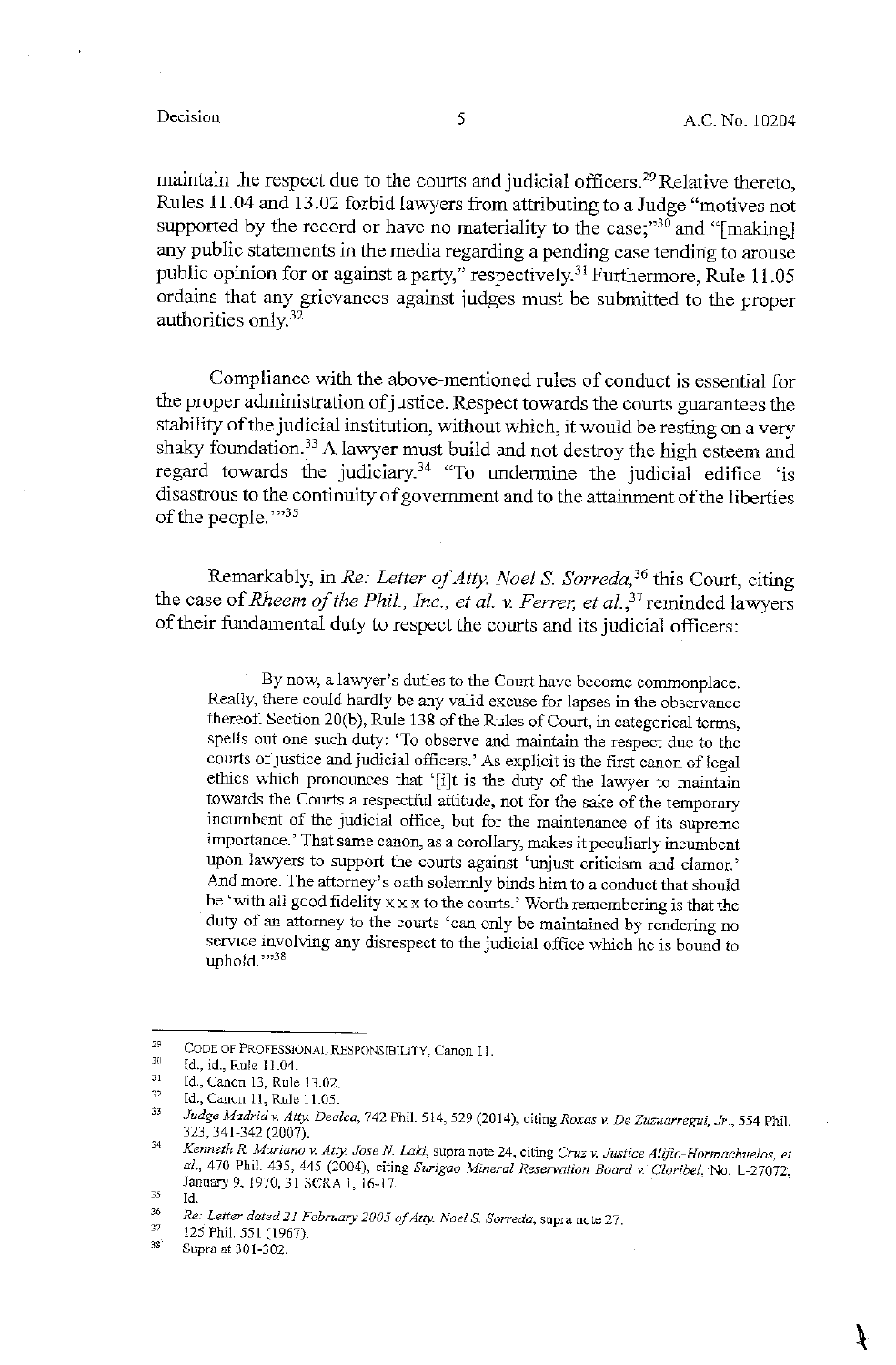### Decision 6

# *Unsubstantiated Criticisms and Unfounded Personal Attacks Against Judges Degrade the Administration of Justice*

Notably, a lawyer's duty to respect the courts and its officers does not require blind reverence. The Code does not aim to cow lawyers into silence. In fact, in *Judge Lacurom v. Atty. Jacoba and Atty. Velasco*,<sup>39</sup> this Court recognized the right of a lawyer, both as an officer of the court and as a citizen, to criticize the acts of courts and judges in respectful terms and through legitimate channels.<sup>40</sup> Criticisms, if warranted, must be respectful and ventilated through the proper forum.

Remarkably, the lawyer's right to criticize judges and the limits thereof have been the subject of numerous rulings. In all of these, this Court struck a balance between the lawyer's right to respectfully voice his/her opinions without denigrating the administration of justice. Reprisals that transgress the boundaries of decency and fair play are unwarranted.

In *Re: Matter of Proceedings for Disciplinary Action Against Atty.*  Vicente Raul Almacen,<sup>41</sup> this Court elaborately discussed the dichotomy between fair criticism and slander:

Criticism of the courts has, indeed, been an important part of the traditional work of the bar. In the prosecution of appeals, he points out the errors of lower courts. In written for law journals he dissects with detachment the doctrinal pronouncements of courts and fearlessly lays bare for all to see that flaws and inconsistence" of the doctrines.  $x \times x$ 

#### xxxx

Hence, as a citizen and as Officer of the court a lawyer is expected not only to exercise the right, but also to consider it his duty to avail of such right. No law may abridge this right. Nor is he 'professionally answerable for a scrutiny into the official conduct of the judges, which would not expose him to legal animadversion as a citizen.'

Above all others, the members of the bar have the best opportunity to become conversant with the character and efficiency of our judges. No class is less likely to abuse the privilege, as no other class has as great an interest in the preservation of an able and upright bench.

To curtail the right of a lawyer to be critical of the foibles of courts and judges is to seal the lips of those in the best position to give advice and

<sup>39</sup> *Judge Lacurom v. Atty. Jacoba.* 519 Phil. 195 (2006).

<sup>40</sup> Id. at 209.

 $4\,\mathrm{l}$ 31 Phil. 562 (1970).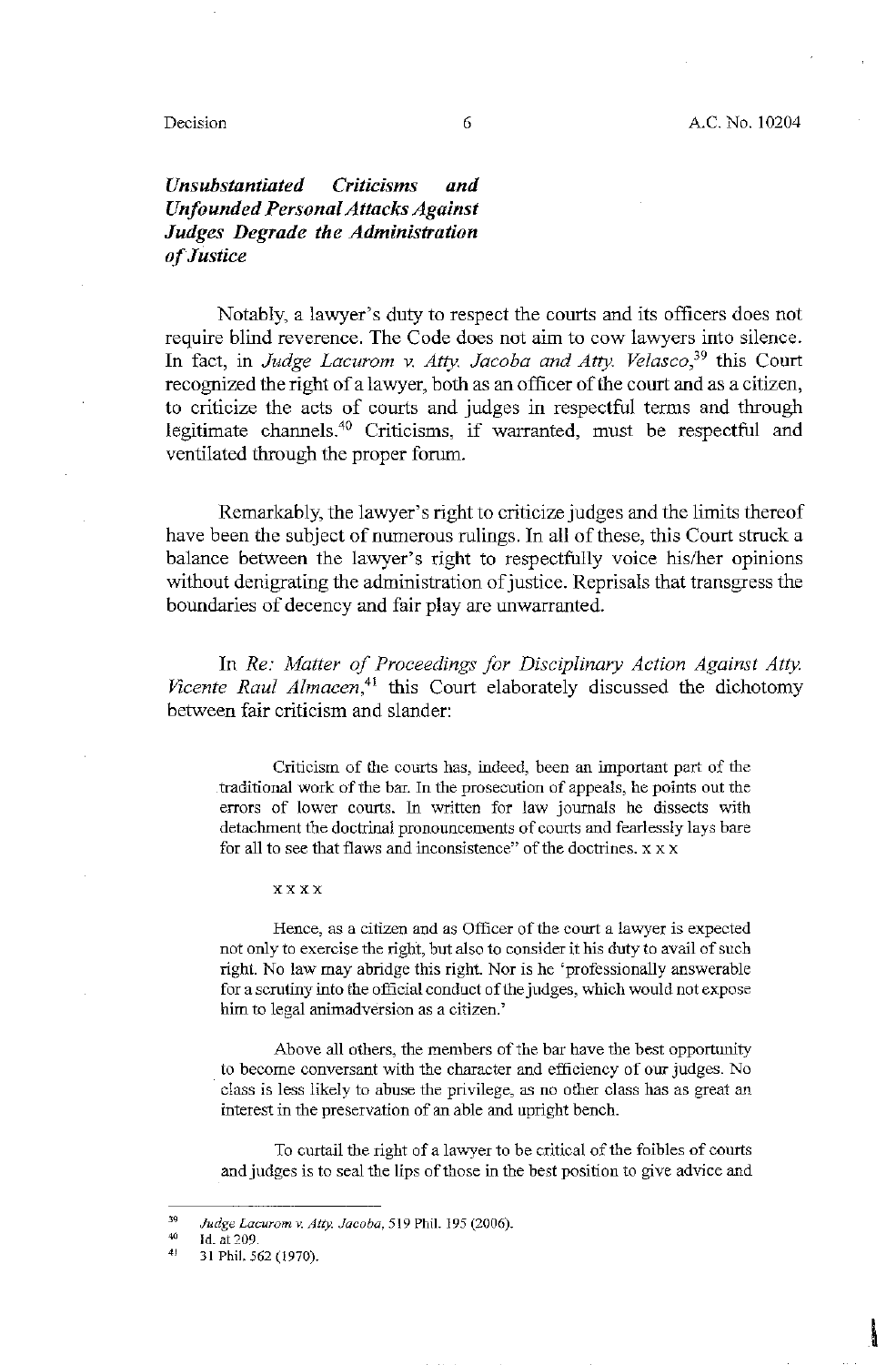who might consider it their duty to speak disparagingly. "Under such a rule," so far as the bar is concerned, "the merits of a sitting judge may be rehearsed, but as to his demerits there must be profound silence."

But it is the cardinal condition of all such criticism that it shall be *bona fide*, and shall not spill over the walls of decency and propriety. A wide chasm exists between fair criticism, on the one band, and abuse and slander of courts and the judges thereof, on the other. Intemperate and unfair criticism is a gross violation of the duty of respect to courts. It is such a misconduct that subjects a lawyer to disciplinary action.<sup>42</sup> (Emphasis supplied and citations omitted)

Markedly, unsubstantiated accusations against judges spurred by illmotives warrant administrative sanctions. In *Ret. Judge Alpajora v. Atty. Calayan,* 43 the lawyer made unsupported allegations in his pleading, claiming that the Presiding Judge antedated an Order, was in cahoots with, had "deplorable close ties with the adverse counsels," and coached said counsels.44 This Court noted that the allegations were unsupported by evidence and reminded the lawyer of Canon 11 and Rule 11.04, which mandates maintaining respect due to the Courts and judicial officers, and abstaining from attributing to a Judge motives not supported by the records and bear no materiality to the case.<sup>45</sup>

A similar ruling was rendered in *Canete* v. *Atty. Puti,* 46 where the lawyer imputed abuse of discretion, partiality and bias against the Judge. This Court declared that criticisms must be made respectfully and aired through legitimate channels, and further reminded the lawyer of Canon 11 of the Code of Professional Responsibility:

While a lawyer, as an officer of the court, has the right to criticize the acts of courts and judges, the same must be made respectfully and through legitimate channels. In this case, Atty. Puti violated the following provisions in the Code of Professional Responsibility:

CANON 11 - A lawyer shall observe and maintain the respect due to the courts and to judicial officers and should insist on similar conduct by others.

Rule 11.03 - A lawyer shall abstain from scandalous, offensive or menacing language or behavior before the Courts.

Rule 11.04 - A lawyer shall not attribute to a Judge motives not supported by the record or have no materiality to the

<sup>42</sup> Id. at 579-580.

<sup>43</sup> 823 Phil. 93 (2018).

 $+4$ 

Id. at 109<br>Id. at 110, citing *Judge Madrid v. Atty. Dealca*, supra note 33.

<sup>&</sup>lt;sup>45</sup> Id. at 110, citing *Judge Madrid v. Atty. Dealca*, supra note 33.<br><sup>46</sup> A.C. No. 10949 [Formerly CBD Case No. 13-3915], August 14, 201-9.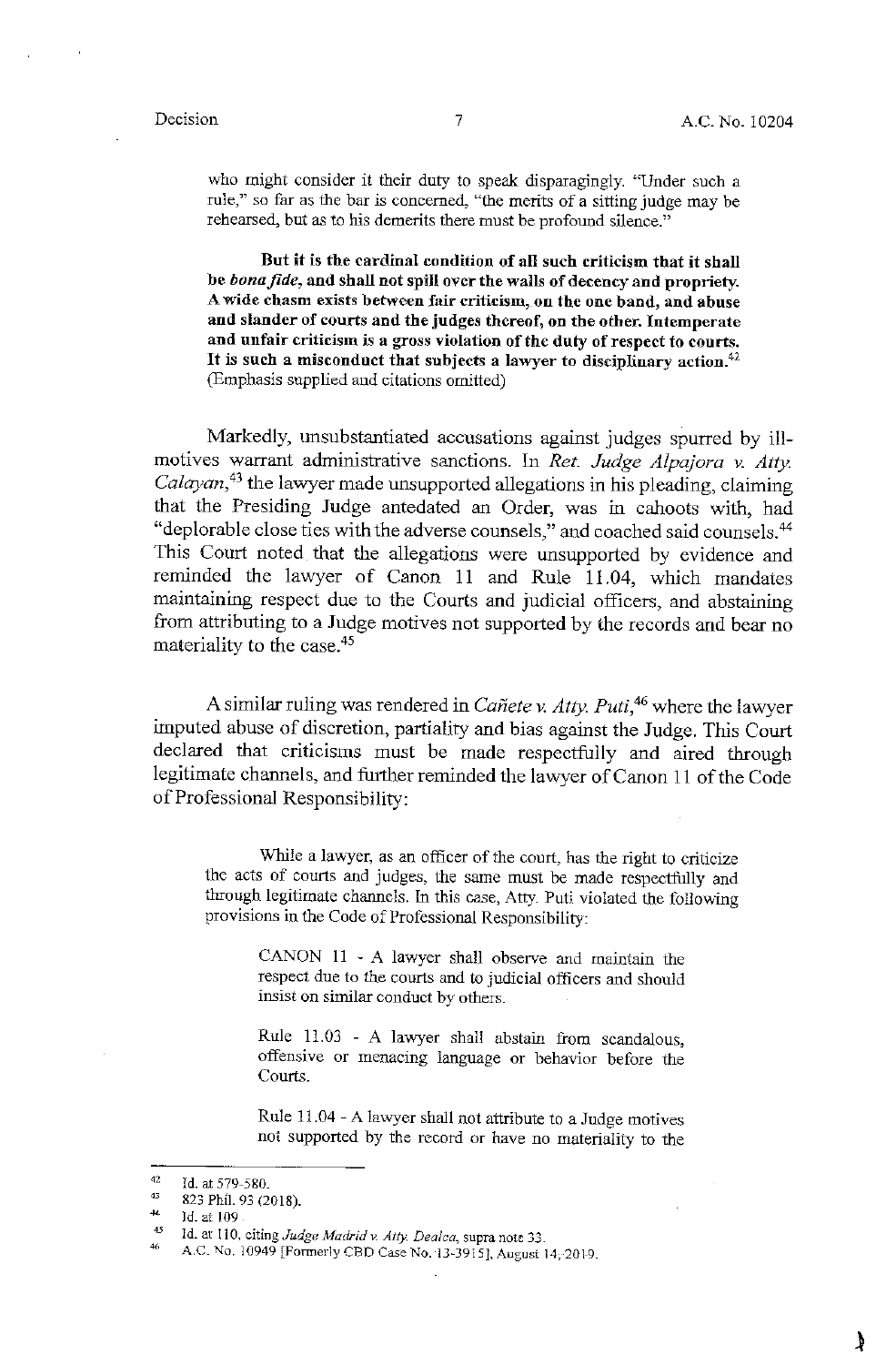V

case.<sup>47</sup>

In the same vein, *In Re: Letter of Atty. Noel* S. *Sorreda,48* this Court acknowledged the right of lawyers to criticize judges, yet at the same time cautioned that said right does not grant an unbridled license to malign and insult the court and its officers:

Atty. Sorreda, as a citizen and as an officer of the court, is entitled to criticize the rulings of this Court, to point out where he feels the Court may have lapsed with error. But, certainly, this does not give him the unbridled license to insult and malign the Court and bring it into disrepute. Against such an assault, the Court is duty-bound 'to act to preserve its honor and dignity ... and to safeguard the morals and ethics of the legal profession'49 (Emphasis supplied)

Moreover, in *Re: Supreme Court Resolution dated 28 April 2003, <sup>50</sup>*the lawyer made baseless accusations of bribery and corruption against a Member of this Court, to which this Court articulately responded:

In general, courts will not act as overly sensitive censors of all private conversations of lawyers at all times, just to ensure obedience to the duty to afford proper respect and deference to the former. Nevertheless, this Court will not shy away from exercising its disciplinary powers whenever persons who impute bribery to judicial officers and bring such imputations themselves to the court's attention through their own pleadings or motions.<sup>51</sup>

Furthermore, in *Alfonso Choa v. Judge Roberto Chiongson*,<sup>52</sup> this Court administratively sanctioned a lawyer for making malicious and unfounded criticisms of personal bias against a judge:

As an officer of the court and its indispensable partner in the sacred task of administering justice, graver responsibility is imposed upon a lawyer than any other to uphold the integrity of the courts and to show respect to its officers. This does not mean, however, that a lawyer cannot criticize a judge.

xxxx

Proscribed then are, inter alia, the use of unnecessary language

 $47$ ld.

<sup>48</sup> Supra note 27, citing *In the Matter of Proceedings for Disciplinary Action against Atty. Wenceslao Laureta, etc.,* 232 Phil. 353 (1987).

<sup>49</sup> Id. at  $301$ , citing supra at  $369-370$ .

<sup>50</sup> *In Re: Supreme Court Resolution Dated 28 April 2003 in G\_R \_Nos. 145817 and 145822,* 685 Phil. 751 (2012).

<sup>51</sup> Id. at 783.

<sup>52</sup> *Choa v. Judge Tiongson,* 329 Phil. 270 (1996).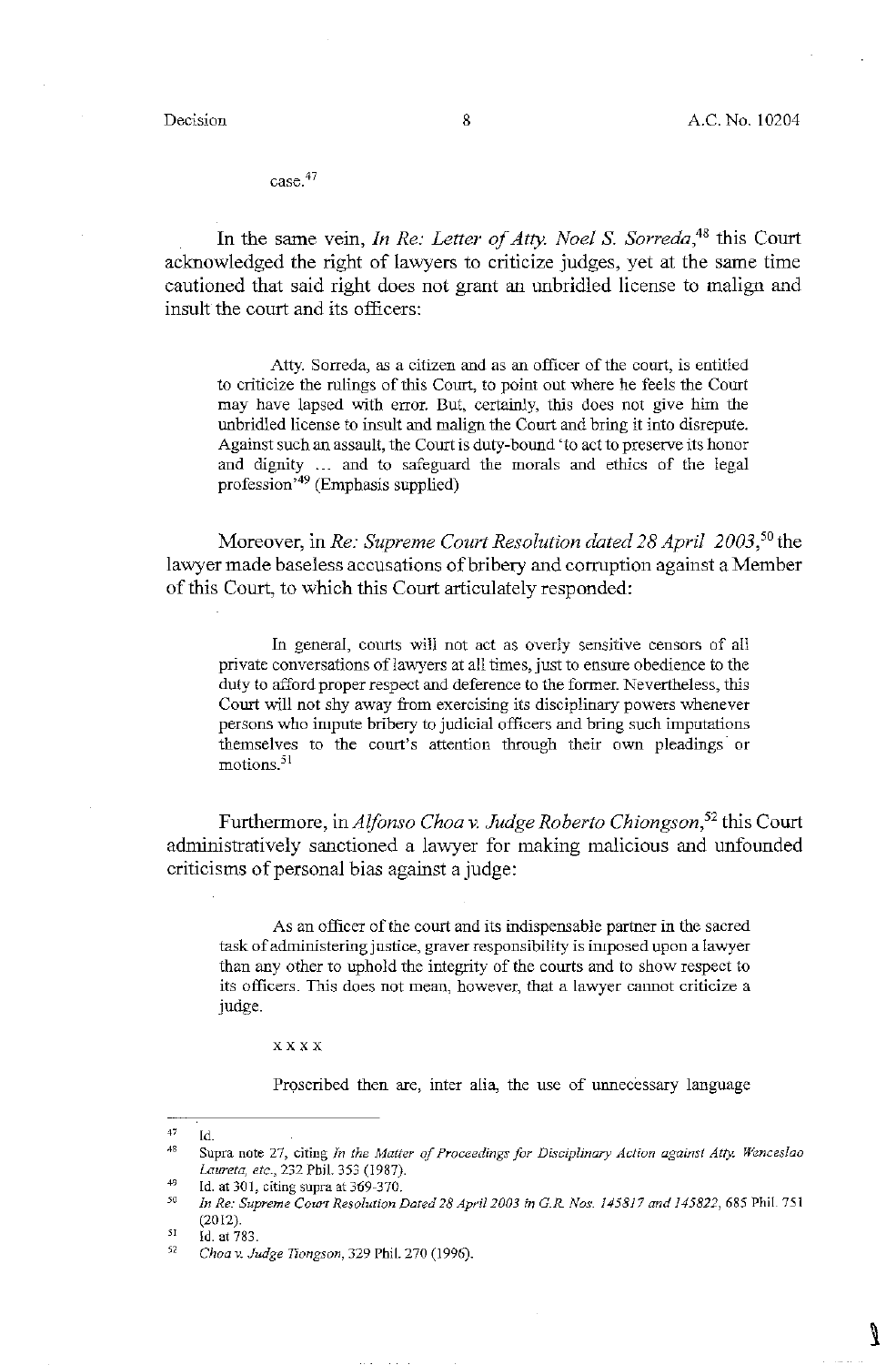Jl

which jeopardizes high esteem in courts, creates or promotes distrust in judicial administration, or tends necessarily to undermine the confidence of people in the integrity of the members of this Court and to degrade the administration of justice by this Court; or of offensive and abusive language; or abrasive and offensive language; or of disrespectful, offensive, :manifestly baseless, and malicious statements in pleadings or in a letter addressed to the judge or of disparaging, intemperate, and uncalled-for remarks.<sup>53</sup> (Citations omitted)

Verily, in the cases cited, the malicious imputations were made against Judges/Justices in varying forms, *i.e.,* verbal attacks, pleadings, administrative complaints and letters. However, despite the diverse modes of attack, the rules have remained consistent  $-$  lawyers owe respect and fidelity to the courts; the right to criticize is not an unbridled freedom to malign and slander the courts and its officers; and criticisms must be supported by evidence and ventilated in the proper forum:

#### *The Statements of Atty. Defamed Judge Ramos Tarnished Her Judicial Office Lazo and*

Similar to the afore-cited cases, Atty. Lazo hurled baseless accusations against Judge Ramos, accusing her of bribery, corruption, bias, prejudice and immorality. These serious allegations were aired in public, without affording Judge Ramos an opportunity to defend herself. The statements circulated in the community, thereby resulting to infamy and misgivings about her ability to render a fair judgment. Some utterances were even calculated to humiliate her.

In his defense, Atty. Lazo claims that he was merely performing his duty to protect the people of Ilocos Norte.

His excuse fails to persuade.

To begin with, as a lawyer, Atty. Lazo knew that his grievances against Judge Ramos should be ventilated by filing a complaint before the OCA. No matter how noble his intentions were, he had no reason to disregard the proper protocol, and to malign and degrade Judge Ramos outside of legitimate channels. Nothing prevented him from directly filing a complaint before the OCA if he truly believed in his cause. In fact, he did file a complaint, albeit belatedly, after already tarnishing Judge Ramos' character in public. Worse, he knew that the media was present during the hearings. Their presence fueled the rapid spread of rumors and malicious imputations against Judge Ramos.

 $53$ Id. at 276-279.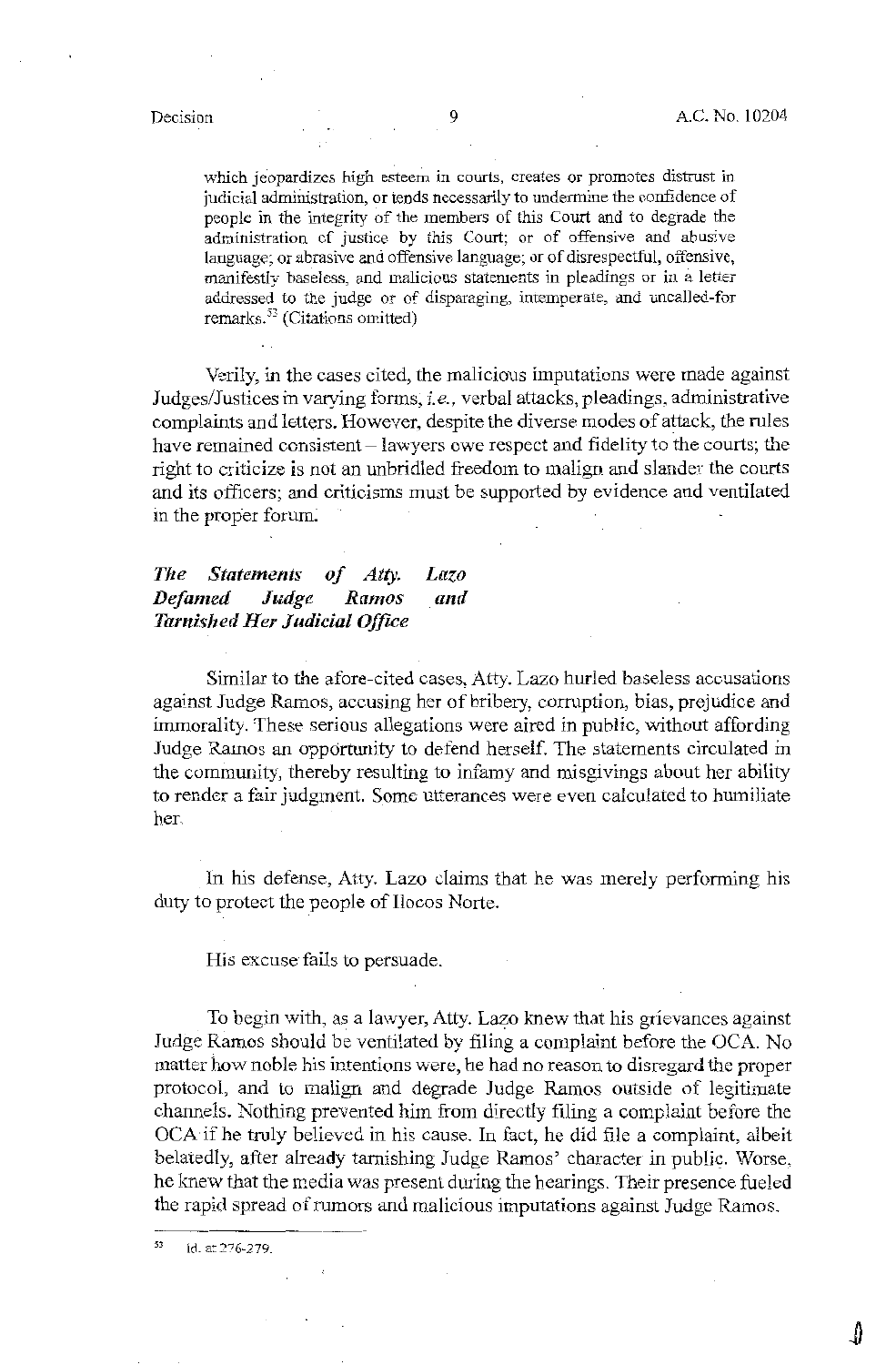The statements made by Atty. Lazo exceeded the limits of fair comment. He publicly attacked the manner in which Judge Ramos was handling her pending cases. In his first speech delivered on September 9, 2013, he discussed Criminal Case Nos. 2131-2131-19, involving four Chinese nationals who were apprehended with high-powered firearms and explosives. In this case, he related that Judge Ramos issued an Order of Inhibition in response to an allegation that she received  $P2,000,000.00$  from the Chinese accused. He further declared that money might change hands, imputing bribery and corruption against Judge Ramos. He likewise cast doubt on her ability to render a fair decision, urging that the case should be closely monitored, "so that if ever a decision is rendered it would be like 'caesar's wife', which is beyond suspicion  $x \times x$ ."<sup>54</sup>

In his defense, Atty. Lazo claims that his speech concerning Criminal Case Nos. 2131-2131-19, was uttered in connection with an Ordinance the Provincial Board was passing, entitled, *"An Ordinance Creating the*  Provincial Anti-Private Armed Group Council of the Province of Ilocos Norte *under the Office of the Provincial Governor to Identify and Prosecute Private Armed Groups and Individuals, Guns-for-Hire and, Other Organized Crime Groups Operating in the Province and Providing Funds Therefor.*"<sup>55</sup> This measure was enacted to address the existence of private armed groups and other organized crime groups operating within the province. <sup>56</sup>

It is difficult to see how the pending case before Judge Ramos is closely connected with the Ordinance. The issue regarding Judge Ramos' inhibition and the accusation of bribery bore no relation to the Ordinance. At best, the statements were off tangent.

Furthermore, bad faith and malice were likewise apparent in the second speech delivered by Atty. Lazo on September 16, 2013, where he discussed the case ofillegal sale of dangerous drugs resolved by Judge Ramos. He stated that the accused was acquitted due to Judge Ramos' close personal relations with a relative of the accused. He hinted that the accused is a relative of a "very, very, very, very close friend of the Presiding Judge," a statement imputing illicit relations and personal prejudice. In his Comment he explained that said relative of the accused was Judge Ramos' driver, who was also known to be the Judge's lover.<sup>57</sup> He likewise maliciously ascribed irregularity in the proceedings, saying "I smell fish in this case. There is something fishy here."58

J)

<sup>54</sup> *Rollo.* p. 37.

 $\begin{array}{r} 55 \\ 56 \\ 16 \text{ at } 58. \end{array}$  Id. at 58.<br>  $\begin{array}{r} 57 \\ 16 \text{ at } 62-63. \end{array}$  Id. at 40.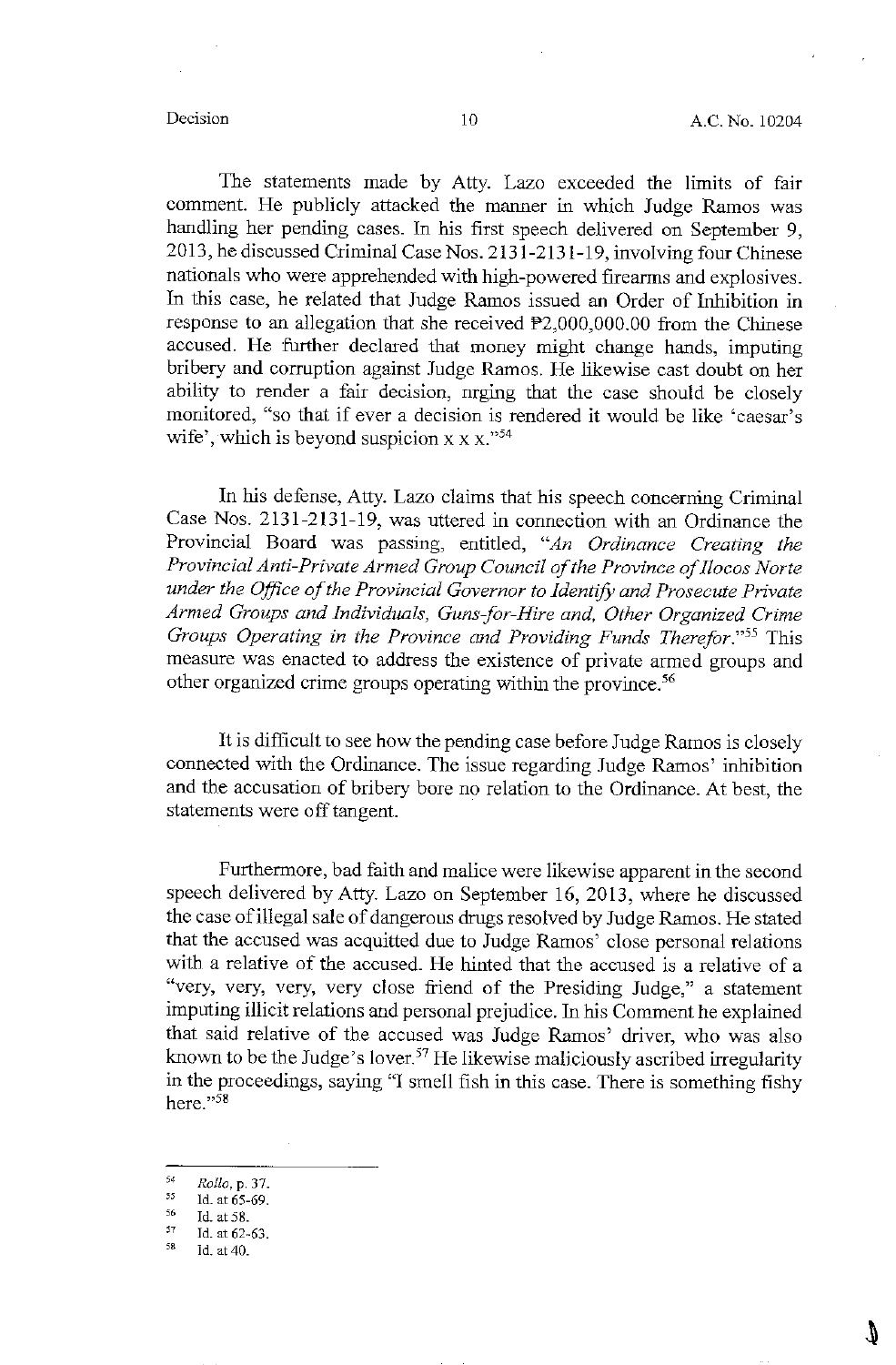Ŋ.

Undoubtedly, Atty. Lazo's utterances incited public defiance and **eroded the public's confidence in the court. His unsubstantiated insinuations of bias, prejudice and bribery in exchange for favorable resolutions are grave**  accusations that should not have been irresponsibly dangled before the public. If he sincerely desired to hold Judge Ramos accountable for her purportedly illegal acts, then he should have directly filed a case before the OCA. The **substance of his rants were judicial errors, which may only be resolved by the**  Court, and not by the public. Airing them out in public did nothing but destroy the people's faith and trust in the judiciary, whereas filing the proper complaint would have brought a fair and just resolution to the case. In fact, the Court takes judicial notice of its Resolution dated August 19, 2019 in OCA IPI No. 13-4177-RTJ, entitled "Atty. Vicentito M. Lazo v. Judge Rosemarie V. *Ramos, Regional Trial Court, Branch 19, !locos Norte,"* dismissing Atty. Lazo's administrative complaint for gross ignorance of the law, gross immorality and abuse of authority against Judge Ramos.

Additionally, Atty. Lazo's privilege to speak before the *Sangguniang Panlalawigan* should not have been used as a vehicle to ridicule and degrade Judge Ramos. Regardless of his conviction in tbe righteousness of his cause, there was no excuse to vilify Judge Ramos and her judicial office in public. He cannot conveniently claim that his speeches were uttered in the performance of his official duty.

In fine, Atty. Lazo violated Canon I, Rule 1.02, Canon 11, Rule 11.04, Rule 11.05, and Rule 13.02 of the Code of Professional Responsibility when **he uttered baseless and unsubstantiated grave accusations against Judge**  Ramos before the public and in the presence of the media. In turn, his acts not only maligned Judge Ramos, but tarnished her judicial office, and undermined tbe people's confidence in tbe integrity of tbe judicial officers and in tbe administration of justice. Accordingly, he must be suspended from tbe practice of law for a period of one (1) year.

**WHEREFORE,** Atty. Vicentito M. Lazo is hereby found **GUILTY** of violating tbe Code of Professional Responsibility. Accordingly, he is **SUSPENDED** from the practice of law for a period of one (1) year, effective immediately upon receipt of this Decision.

Atty. Vicentito M. Lazo is **DIRECTED** to inform the Court of the date of his receipt of this Decision to determine when his suspension shall take effect.

Let copies of this Decision be furnished to: (i) the Office of the Bar Confidant to be appended to Atty. Lazo's personal record as an attorney; (ii) tbe Integrated Bar of tbe Philippines for its information and guidance; and (iii) the Office of tbe Court Administrator for circulation to all courts in tbe country.